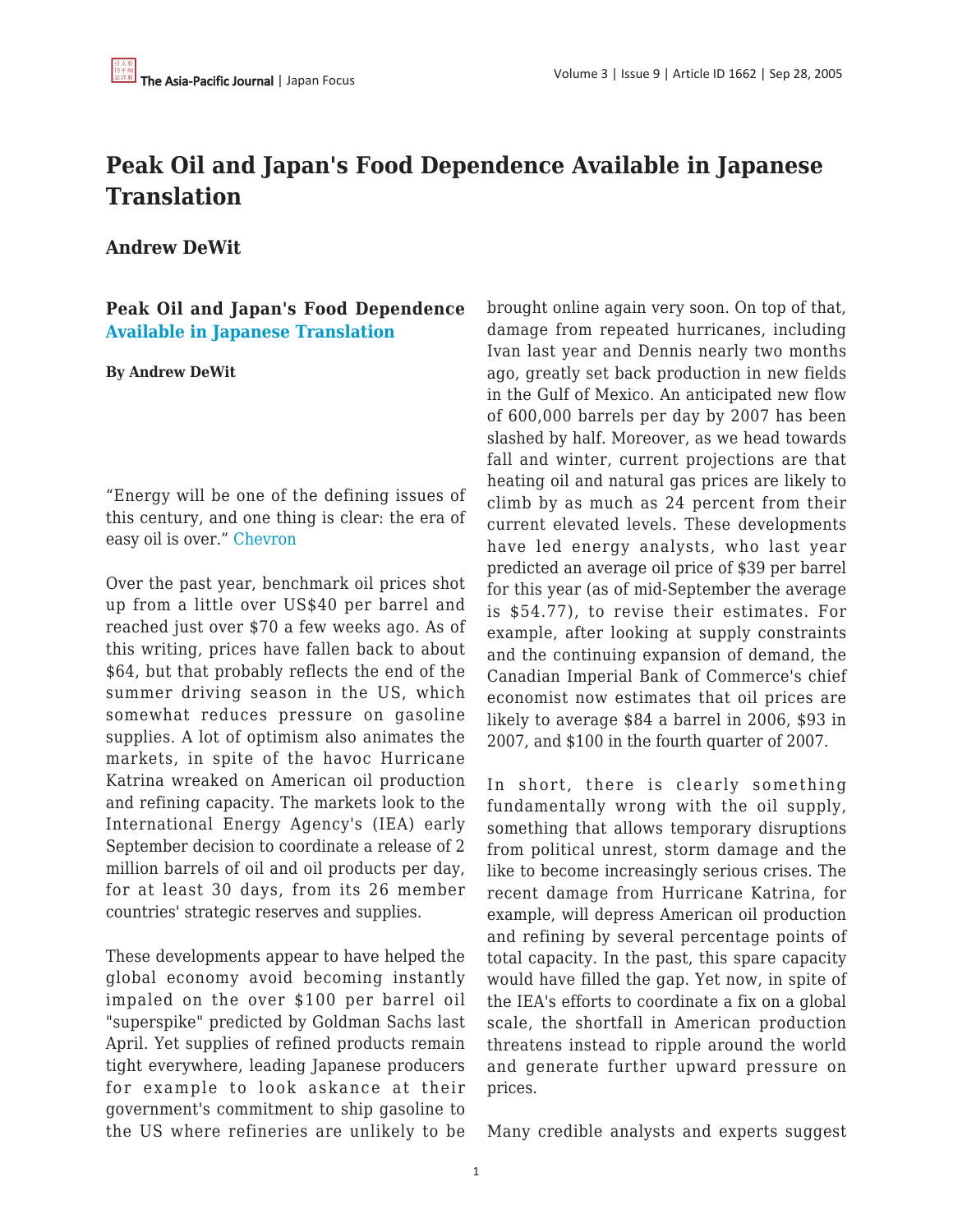that a large part of the problem is peak oil. The peak is from a model of oil production named after the geophysicist M King Hubbert, who worked for Shell Oil. Hubbert estimated total US reserves and calculated when output from them would be at maximum, based on the observed rate of depletion of individual oil fields. Contrary to what a lot of people especially hyper-optimistic economists - appear to believe, oil fields are not underground lakes of petroleum, waiting to be sucked up like the contents of a milkshake. Rather, they are formations of oil-bearing rock under pressure, and without maintenance of sufficient pressure around the area where a given well is drilled there is no economically feasible way to extract the oil. Oil fields are said to be depleted when it takes an equivalent amount of energy - through injecting water, natural gas, and so on - to extract the oil as is obtained from the extracted oil itself. There is thus plenty of oil - sometimes nearly half of the initial deposit - left in depleted oil fields. Hubbert determined that the exploitation of fields followed a bell-curve shaped trajectory from the initial drilling through to depletion. After the peak of the bellcurve, there is a gradual but inexorable decline in production.

Based on his model, Hubbert predicted that American oil production would peak between 1965 and 1970, approximately 40 years after the peak in US oil discoveries. He gave a paper on his theory in 1956 at a meeting of the American Petroleum Institute, and was regarded as crazy. But he turned out to be right, as American oil production peaked in 1971. Subsequently, about 50 oil-producing countries have reached their production peak. These countries include the former Soviet Union (which peaked in 1987), Brunei (1979), Libya (1970), Iran (1974), and Indonesia (1997). The peak in global oil discoveries occurred in 1964, and new applications of Hubbert's model suggest that global production should be reaching its maximum rather soon and then start falling. Optimistic studies suggest that 2020 will be the peak; more realistic models indicate that it will arrive later in this decade. The peak oil hypothesis is, therefore, that global oil production is at maximum output already, or shortly will be, and that oil production will subsequently decline. One expects, in this scenario, that easily recovered and cheaply processed oil is the first to peak out, followed by deposits in hard to reach areas (such as beneath the oceans) and/or with plenty of sulfur and other impurities.

Shell Canada, for example, has announced that it will increase its investment in the Alberta tar sands to \$7.3 billion from \$4 billion, in the hope of producing an additional 100,000 barrels a day. This is a huge capital expenditure for a relatively small increment in output. This and other examples suggested, as peak oil theorists warn, that we are at the end of an era of plentiful and inexpensive hydrocarbon-based energy, which will require a massive commitment to conservation and finding alternative energy sources.The threat of peaking oil output is made all the more serious by demand that continues to surge, driven not only by expanding US consumption, but by rapidly rising demand from China, India and other developing nations. Analysts note in particular that over 40 percent of recent increases in global demand for oil is from China, and that it is driven by the growth of income and almost insensitive to price. According to the IEA's own data, global oil demand of about 84 million barrels per day is running smack into an equivalent production capacity, leaving no spare capacity at all in the event of unforeseen problems.

There is no precedent for this situation, as previous energy crises have been the consequence of deliberate restrictions on supply. Oil - and especially cheap oil - is of course a finite resource, but for more than a century, production volumes have always matched demand. The IEA and other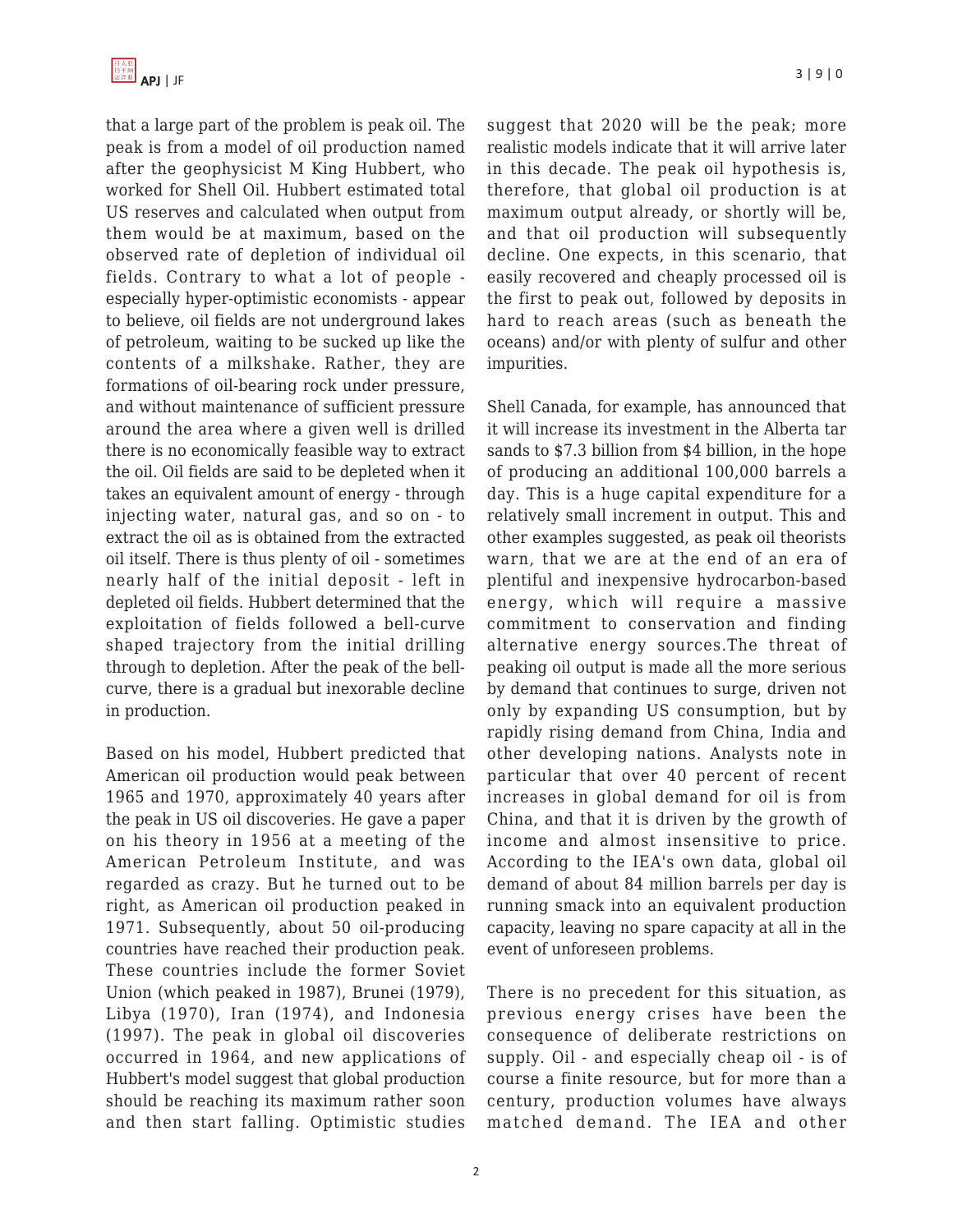organizations' projections of demand and supply simply assume that increased demand will be met, mostly from the fields of Saudi Arabia. Until recently, Saudi production was even confidently expected to double over the next two decades. Yet neither the IEA nor any other non-OPEC organization has credible data on Middle Eastern reserves and output. To get a measure of how high in the sky this pie of limitless production capacity was, consider that analysts at present are reduced to guesstimating Saudi output by counting the number of tankers that leave the country's oil ports. Saudi authorities continue to promise that they will expand production to meet world consumption needs. But confidence in their ability to do so has waned sharply in recent months, as promises are one thing and performance is another. Worsening supply constraints appears to confirm skeptics' claims that the Saudis lack the production capacity to continue playing their longstanding linchpin role in global oil markets.

Peak oil theorists thus argue that with recoverable reserves of oil limited, energy costs are likely to increase. However, the serious peak oil warnings are coming from people like Matt Simmons, chairman of Simmons and Company International (www.simmonsco-intl.com), an oil investment bank and an advisor to US Vice President Dick Cheney's 2001 Energy Task Force. In other words, he's an oil industry insider. He even supports drilling in the highly fragile ecosystem of the Arctic, for example, which is anathema to most people outside of the oil industry. But he's also an intelligent and principled player in the oil markets, who began wondering a few years ago if optimistic outlooks for oil production, especially from Saudi Arabian oil fields, were realistic. Saudi Arabia, as noted above, is the only producer with the potential spare capacity to supply increasing demand. The key issue for Simmons was that 90% of Saudi production comes from just 5 big fields, about a halfcentury old, and there has been no credible data on production for over two decades.

We are, of course, talking about the world's most strategic resource, one used in so many products and processes - transportation, plastics, pharmaceuticals, etc - that you can see dozens of examples without having to get out of your chair. Indeed, probably much of your chair is made out of oil. So ubiquitous is oil in the modern economy that sustained supply constraints can lead to price increases that flow in with the unstoppable force of a storm surge. Oil provides 40% of global energy and over 90% of transport fuel, as well as the fertilizers and pesticides and fuel that make possible the intensive, large-scale farming that feeds the roughly 6.3 billion people who live on the planet. Confronting declining production is an enormous challenge that we should be actively preparing for.

## **A Blind Eye to Peak Oil**

Japan's mainstream media has studiously avoided addressing the issue of peak oil, even though the country has essentially no oil reserves. Searching the databases of the major Japanese newspapers yields one lone Asahi newspaper piece from last January 16. And searching google with the various Japanese translations of "peak oil" renders only a few hundred hits, whereas searching in the original English produces about 1,700,000 hits.

Indeed, there appears to surprising complacency in Japan in general concerning oil prices. Even as China scours the world in search of energy deals, Japan seems content with far less. Moreover, in negotiating energy deals with Russia, for example, the Japanese state seems as concerned to limit supplies to China as it is secure its own needs. This complacency is perhaps based on the belief that the energy price increases are temporary and are just as likely to be followed by a glut, as Daniel Yergin of Cambridge Energy Research Associates and several other analysts argue. If one believed this line of thinking, then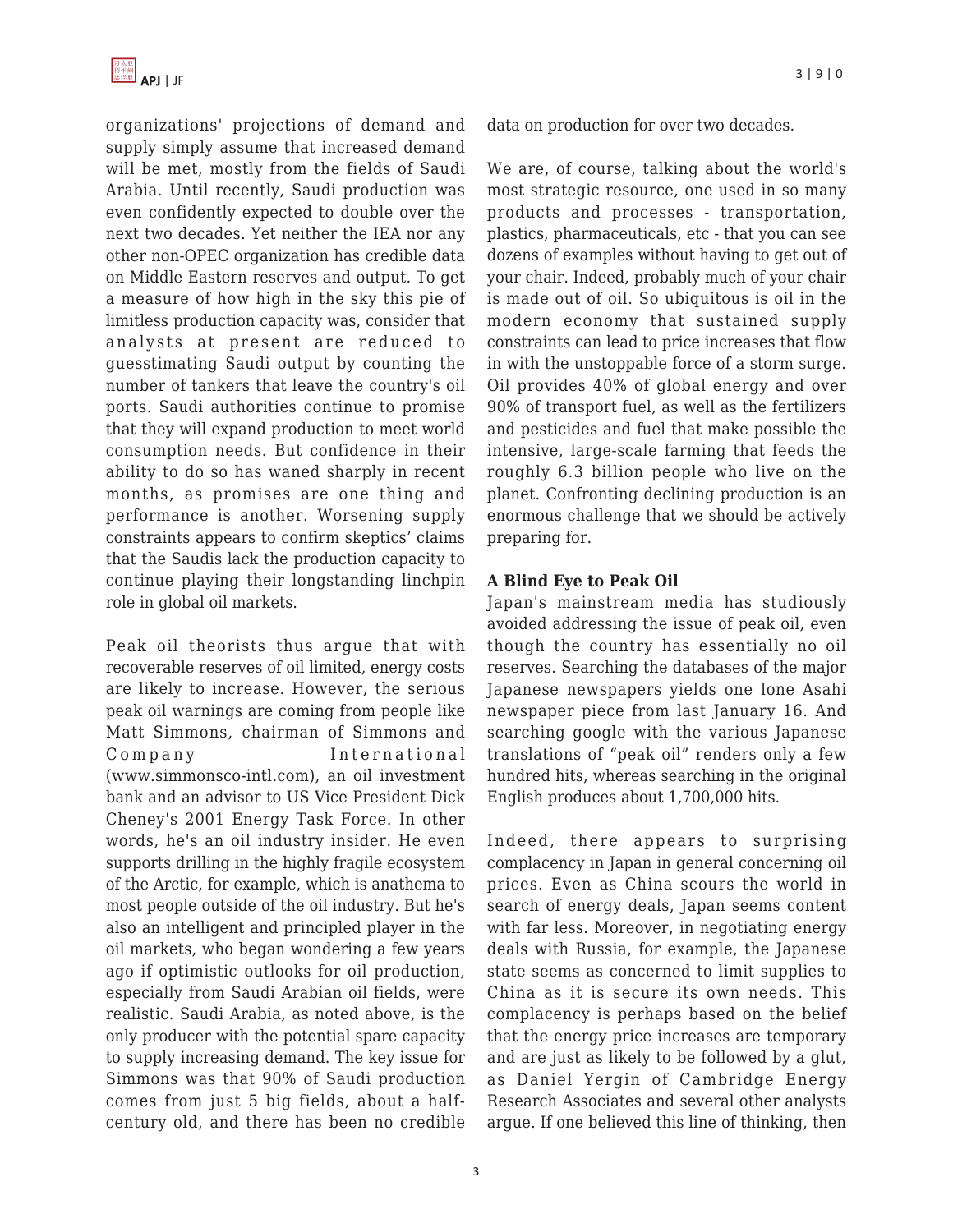heavy investment in expensive new supplies as the Chinese are doing - would make little sense except as an expensive form of insurance. It could be that Japan, with the OECD's highest public debt as a ratio of GDP, is reluctant to spend money and thus very open to arguments that it really does not have to.

In addition, the Japanese are rightly proud of their proven ability to weather oil-price increases by increasing fuel efficiency. Static calculations suggest that Japan is far better equipped than the US and EU to deal with another round of price hikes. In its September 12 edition, Morgan Stanley's online newsletter reviewed recent calculations by the Cabinet Office's Maeda Akira. The calculations indicate that oil would have to go to US\$129 per barrel before Japan suffered a shock comparable to the 1979 second oil price shock. By contrast, the US and EU were far more vulnerable, as prices would only have to go to US\$81 or US\$77, respectively, before they suffered damage on the scale of 1979 and afterwards. Before prices went to those latter levels, the EU and the US would presumably do their utmost to bring them down. Japan could thus count on its western allies to act as tripwires and mobilize on oil prices long before it was forced to.

Yet with prices nearing those tripwire levels, much of the world is waking up to the threat. Though lagging far behind the internet, the mainstream international media certainly is catching on. On August 3, the Wall Street Journal ran an online special concerning peak oil with two experts, James Hamilton of the University of California at San Diego and Robert Kaufmann of Boston University's Center for Energy & Environmental Studies. Kaufman noted that "the peak isn't just an economic problem, it is one of the biggest social and political challenges for this century" and Hamilton agreed that "it's critical that we put all our resources to their best use" in confronting it. In short, these two mainstream economists (with reputations to protect in a very conservative age), went so far as to argue that there is a large role for government in organizing the response to peak oil. When two prominent American economists tell the Wall Street Journal that there's a big role for government in dealing with a problem, you know that the equivalent of a mountain-sized asteroid is on the way. And on August 21, the New York Times ran a long and wellresearched article on the essential issues.

Unlike America, Japan's challenge isn't upping gasoline taxes in order to encourage fuel efficiency and discourage unnecessary driving in the world's most wasteful society. Japanese and European taxes on petroleum burden a barrel of oil by about \$US80 to 90, while American fuel taxes are a very light touch at about \$US11. Japan thus already has high fuel taxes, which in turn promote fuel efficiency and encourages use of mass transit. It also has perhaps the best record of cutting energy use per unit of economic output. Data for 2000 compiled by the Japanese Natural Resources and Energy Agency indicate that if Japan's unit energy consumption per GDP in the industrial sector is set at 1, then that of the US is 1.65, the UK 1.33, France 1.1, and Germany 1.17. On the other hand, Japan has the worst performance among the industrialized states.

# **Eating Oil**

How are food and oil related? They're actually intimately related, because we use oil for fertilizer, to fuel farm machinery, to make the plastic wrap and packages, to transport the produce, and so on. We literally and figuratively eat oil. For every calorie of food we eat, probably 10 or more calories of energy have been used in producing it.

Japan only produces 40 percent of its food supply. According to the Food and Agriculture Organization (FAO), ranking 28th out of the 29 OECD countries. By comparison, the UK's food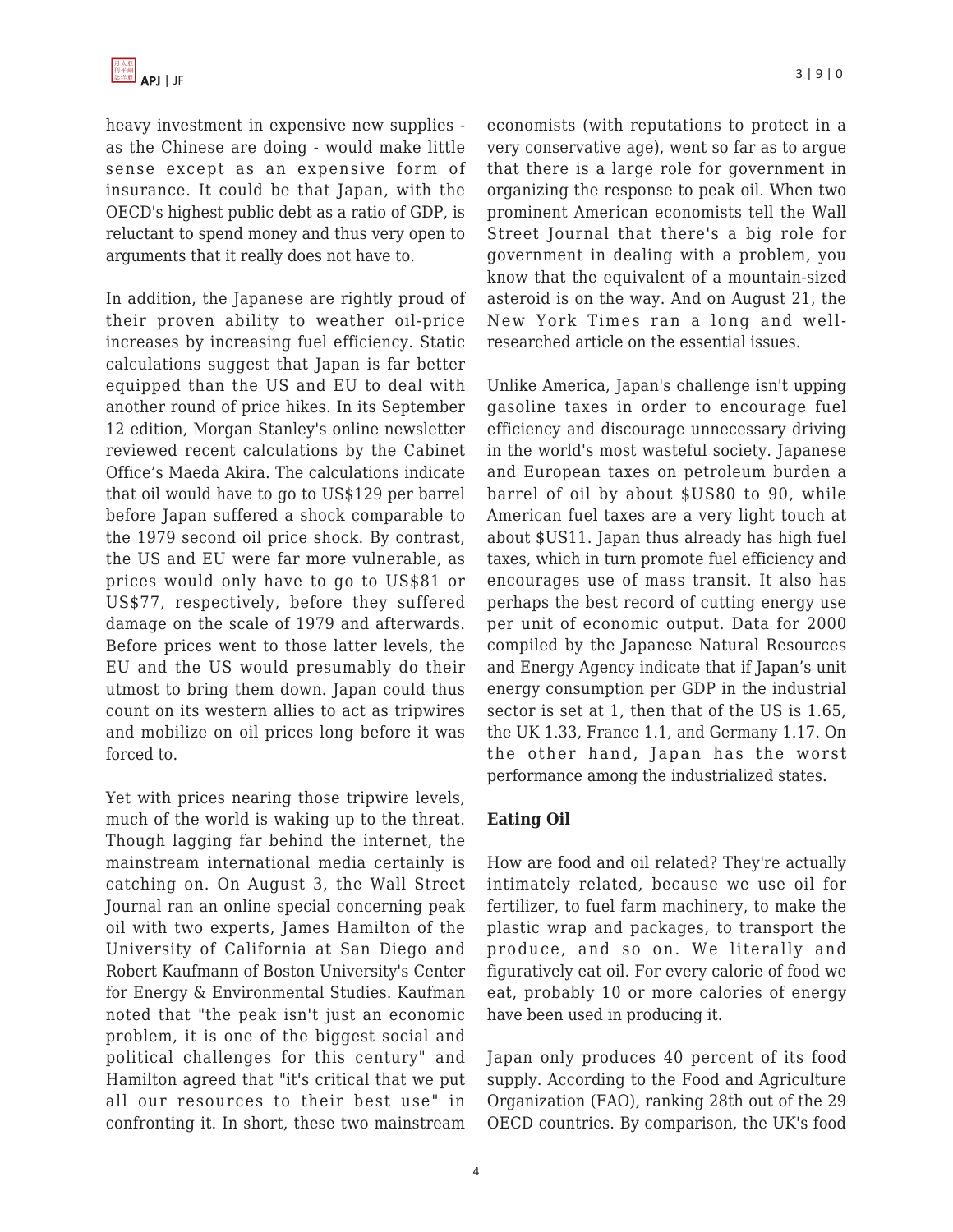self-sufficiency ratio is 74, Germany's is 96, America's 125, and that of France is 132. Moreover, FAO data show that Japan's selfsufficiency is declining, having dropped from 60 percent in 1970 to its present low level. By contrast, the UK has gone from 46 percent selfsufficiency in 1970 to its present ability to supply about three-quarters of its consumption. And German self-sufficiency in 1970 was a relatively low 68 percent compared to its nearly complete self-sufficiency today. These data underline the failure of Japan's postwar agriculture policy. The self-sufficiency rate for rice in Japan is 100 percent, but only 14 percent for wheat, 6 percent for beans, 82 percent for vegetables, 44 percent for fruits, 54 percent for meat and 57 percent for seafood.

As noted above, Japanese consumers already "eat" a very great deal of oil. Not only is there much domestic haulage, but the more than 60 million tons of food imported annually is transported over great distances as in the case of North American grain and fruit, and Australian beef. Japanese attention to the food problem, however, has thus far centred on the amount of food wasted and the environmental impact of the greenhouse gases give off. For example, Japanese government calculations indicate that in fiscal 2002, 725 kilocalories per capita of food were thrown out per day. The cumulative total represents about 11 trillion yen in wasted food, which is about twice what Japan will spend on national defence in 2005 and thus hardly small potatoes. A Food Recycling Law passed in 2001 will compel foodrelated businesses to trim 20 percent from the amount they discard by fiscal 2006.

The food-waste focus of this law has deflected Japanese concern from the fossil-fuels consumed in producing and shipping the country's food. The UK became a world leader in studies of energy use and food transport in the wake of the 1994 release of the UK SAFE Alliance's "[Food Miles Report"](http://www.sustainweb.org/chain_fm_index.asp). Some of the research results stimulated by this report are striking. The British group, Sustain, authors of a 2001 report, "Eating Oil" (www.sustainweb.org/pdf/eatoil\_sumary.PDF) calculate that 127 calories of fuel are burned for each calorie of lettuce flown into the UK from Los Angeles. In effect, oil is being squandered to distance airlift a product that is essentially water. Japan is hardly alone in failing to produce data on these critical issues. But the magnitute of the problem for Japan is acute.

## **Food Mileage**

The extent of this transportation of foodstuffs can be calculated as "food mileage" by multiplying the transportation distance with the volume of food transported. The higher the food mileage, the larger the burden that a particular country places on fossil-fuel resources, as well as the global environment. In the era of cheap oil, these burdens were negative externalities that were largely ignored. But as the costs mount and become more visible, increasing questions are being raised about food mileage and other energy issues shaping food consumption.

Japan's total food mileage in 2001 was a massive 900 billion ton-kilometres. This was more than three times that of the United States. But the numbers are even more startling when seen in per capita terms. Each Japanese consumer annually consumed 7093 ton-kilometres of food whereas consumers in the US consumed 1051. Even Britain, another island nation, took only 3195 ton-kilometres per capita.

And note the cost in CO2. Intuitively, we assume that the heart of the carbon problem is associated with auto emissions. Probably this is because the US, with 4 percent of the world's population, produces about 25 percent of CO2 emissions and has an enormous number of very polluting automobiles. Yet even in the US, automobile emissions make up only 20 percent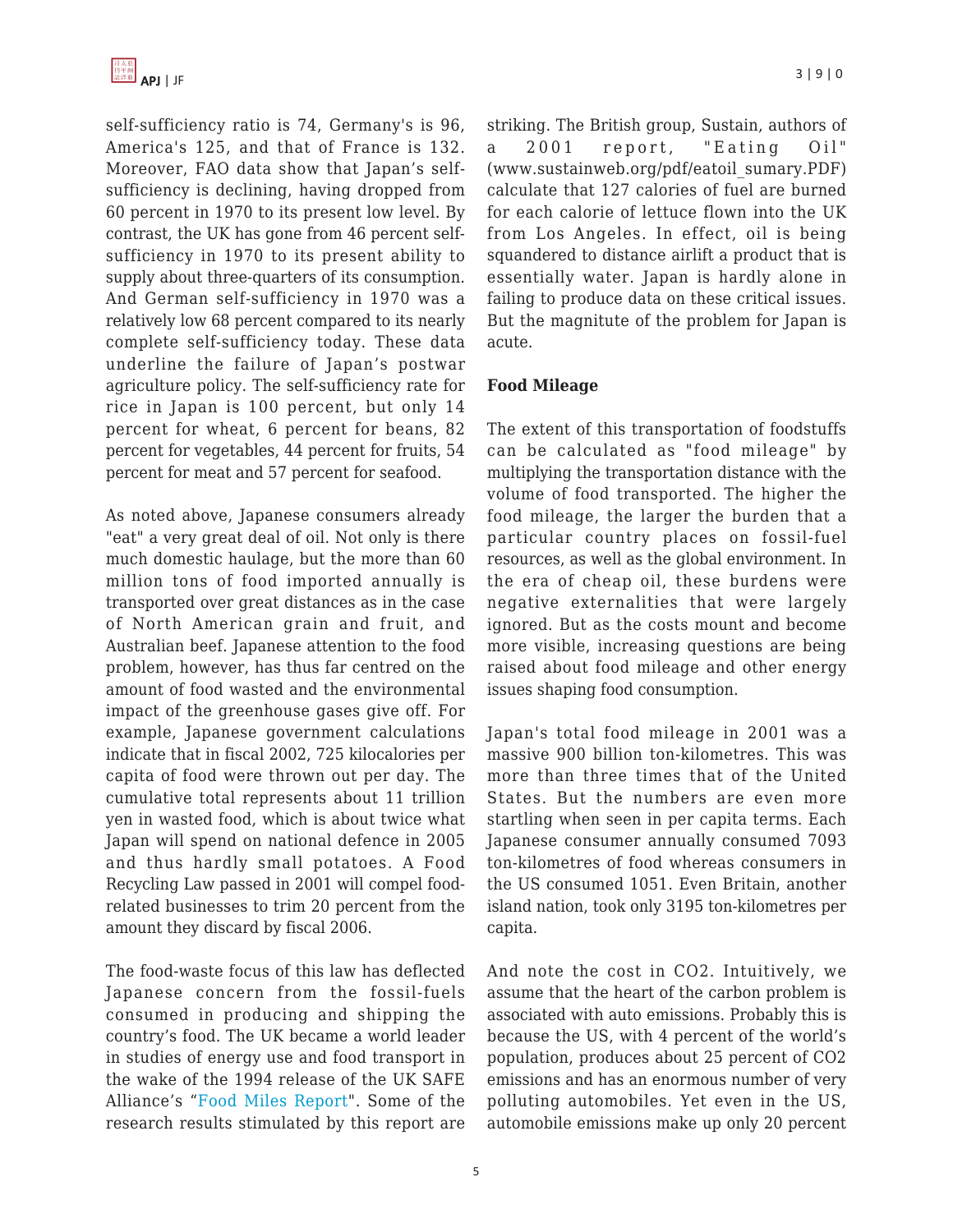of the total. We can see why if we look at the UK's "Eating Oil" report again. It turns out that the family car is not the biggest domestic culprit in producing CO2. For the UK, "The food system is a significant contributor to climate change. A typical UK family of four would, each year, emit 4.2 tonnes of CO2 from their house, 4.4 tonnes from their car, and 8 tonnes from the production, processing, packaging and distribution of the food they eat." Though comparable data apparently do not yet exist for Japan, the relative breakdowns are probably comparable to Britain's. If anything, the relative amounts emitted from the average Japanese family home and automobile are perhaps less than in the UK, while Japan's much greater food mileage likely means that more CO2 is emitted getting food to their tables.

Moving towards food self-sufficiency will not resolve Japan's food mileage problem. Imports are unlikely ever to be displaced entirely, and it is not even clear that they ought to be in a number of bulk commodities. Yet increased food self-sufficiency is a reasonable goal for Japan. Other countries have boosted their selfsufficiency in the interests of food security and for other reasons. Even with cuts in food miles, the long-distance transport of produce in domestic markets would remain, in spite of Japan's emerging boom in "chisan chisho" (produce and consume locally) activism. Yet the fossil fuel consumed by – and pollution emitted from - domestic transport can generally be greatly reduced through the use, wherever possible, of rail transport in place of air, water and road transport. Marine shipping is regarded as energy efficient; but it generally involves very long distances and consumes the dirtiest fuel available, bunker oil, making a large bulk carrier as polluting as about 12,000 cars

Of course, even to talk of the need to promote agricultural self-sufficiency in Japan is to elicit guffaws or even outright condemnation in an era when leaving things to the market is generally seen as the only responsible and realistic course.

Promoting agricultural self-sufficiency is seen as particularly wasteful and pointless because it generally requires subsidies and higher prices than the free market. The clear threat of peak oil, however, makes it unwise to wait and see whether accelerating oil prices will make domestic production more attractive. In 2001 Japan produced a "food crisis manual" that envisioned a crisis of supply due to abnormal weather in Japan, poor harvests overseas, reduced agricultural production due to global warming, and disruption of world trade due to regional conflicts. The manual essentially advises that potatoes and other starchy tubers be grown virtually everywhere and even in place of the rice crop. Surely it would be prudent to use this ongoing crisis to save oil and build up a sustainable agriculture sector to boot.

#### **Sources**

Oil and Peak Oil

[The Oil Drum](http://www.theoildrum.com/) is a regularly updated blog, managed by academics in the energy field and the social sciences.

http://www.theoildrum.com/

[The Energy Bulletin](http://www.energybulletin.net/index.php) is a regularly updated index of articles, sorted into a wide range of useful categories.

http://www.energybulletin.net/index.php

Matthew Simmons, Chairman of Simmons International, uploads his [presentations](http://www.simmonsco-intl.com/research.aspx?Type=msspeeches) here. http://www.simmonsco-intl.com/research.aspx? Type=msspeeches

# Food Mileage

The UK Food Miles site is managed by [Sustain:](http://www.sustainweb.org/chain_fm_index.asp) The alliance for better food and farming http://www.sustainweb.org/chain\_fm\_index.asp